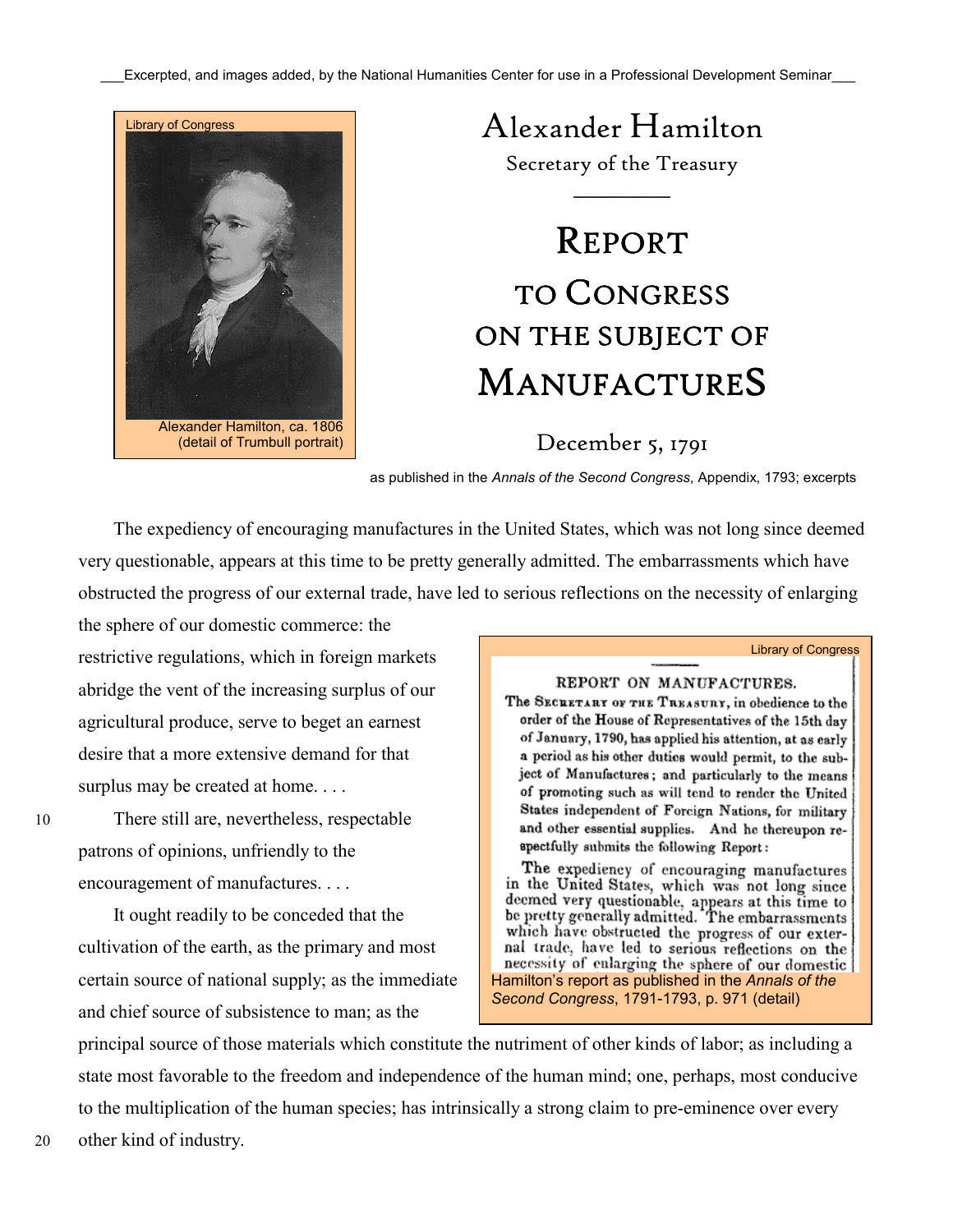But, that it has a title to anything like an exclusive predilection, in any country, ought to be admitted with great caution. That it is even more productive than every branch of industry, requires more evidence than has yet been given in support of the position. That its real interests, precious and important as without the help of exaggeration they truly are, will be advanced rather than injured by the due encouragement of manufactures, may, it is believed, be satisfactorily demonstrated. And it is also believed, that the expediency of such encouragement, in a general view, may be shown to be recommended by the most cogent and persuasive motives of national policy. . . .

 . . . the labor employed in agriculture is in a great measure periodical and occasional, depending on 30 seasons liable to various and long intermissions; while that occupied in many manufactures is constant and regular, extending through the year, embracing, in some instances, night as well as day. It is also probable that there are, among the cultivators of land, more examples of remissness than among artificers. The farmer, from the peculiar fertility of his land, or some other favorable circumstance, may frequently obtain a livelihood, even with a considerable degree of carelessness in the mode of cultivation; but the artisan can with difficulty effect the same object, without exerting himself pretty equally with all those who are engaged in the same pursuit. And if it may likewise be assumed as a fact that manufactures open a wider field to exertions of ingenuity than agriculture, it would not be a strained conjecture, that the labor employed in the former being at once more constant, more uniform and more ingenious, than that which is employed in the latter, will be found at the same time more productive. . . .

40

 The employment of machinery forms an item of great importance in the general mass of national industry. It is an artificial force, brought in aid of the natural force of man; and, to all the purposes of labor, is an increase of hands; an accession of the strength, unincumbered too, by the expense of maintaining the laborer. May it not, therefore, be fairly inferred, that those occupations, which give greatest scope to the use of this auxiliary, contribute most to the general stock of industrious effort, and, in consequence, to the general product of industry? . . .

 The cotton mill invented in England, within the last twenty years, is a signal illustration of the general proposition, which has been just advanced. In consequence of it, all the different processes for spinning cotton are performed by means of machines, which are put in motion by water, and attended 50 chiefly by women and children; and by a smaller number of persons, in the whole, than are requisite in the ordinary mode of spinning. And it is an advantage of great moment that the operations of this mill continue, with convenience, during the night, as well as through the day. The prodigious effect of such a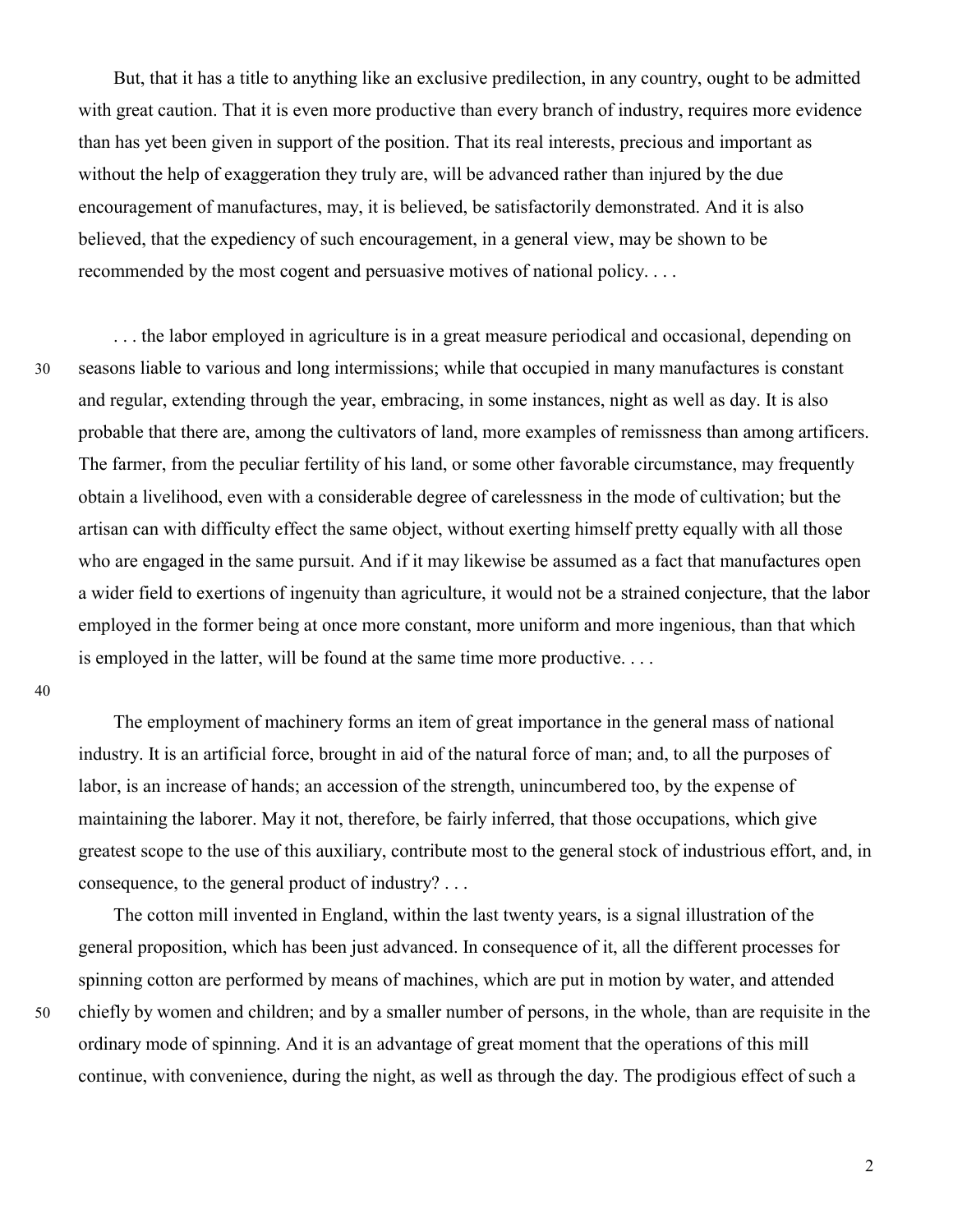machine is easily conceived. To this invention is to be attributed, essentially, the immense progress which has been so suddenly made in Great Britain, in the various fabrics of cotton. . . .

 . . . In places where those institutions prevail, besides the persons regularly engaged in them, they afford occasional and extra employment to industrious individuals and families who are willing to devote the leisure resulting from the intermissions of their ordinary pursuits to collateral labors, as a resource for multiplying their acquisitions or their enjoyments. The husbandman himself experiences a new source of 60 profit and support from the increased industry of his wife and daughters; invited and stimulated by the demands of the neighboring manufactories.

 Besides this advantage of occasional employment to classes having different occupations, there is another of a nature allied to it, and of a similar tendency. This is the employment of persons who would otherwise be idle, (and in many cases a burden on the community,) either from the bias of temper, habit, infirmity of body, or some other cause, indisposing or disqualifying them for the toils of the country. It is worthy of particular remark, that, in general, women and children are rendered, more useful, and the latter more early useful, by manufacturing establishments, than they would otherwise be. Of the number of persons employed in the cotton manufactories of Great Britain, it is computed that four-sevenths, nearly, are women and children; of whom the greatest proportion are children, and many of them of a tender 70 age. . . .

As to the promoting of emigration from foreign countries.

 Men reluctantly quit one course of occupation and livelihood for another, unless invited to it by very apparent and proximate advantages. . . . Manufacturers who, listening to the powerful invitations of a better price for their fabrics or their labor, of greater cheapness of provisions and raw materials, of an exemption from the chief part of the taxes, burdens, and restraints, which they endure in the Old World, of greater personal independence and consequence, under the operation of a more equal Government; and of what is far more precious than mere religious toleration, a perfect equality of religious privileges; would probably, flock from Europe to the United States to pursue their own trades or professions, if they were 80 once made sensible of the advantages they would enjoy, and were inspired with an assurance of encouragement and employment, will, with difficulty, be induced to transplant themselves, with a view to becoming cultivators of land.

 If it be true, then, that it is the interest of the United States to open every possible avenue to emigration from abroad, it affords a weighty argument for the encouragement of manufactures; which, for the reason just assigned, will have the strongest tendency to multiply the inducements to it. . . .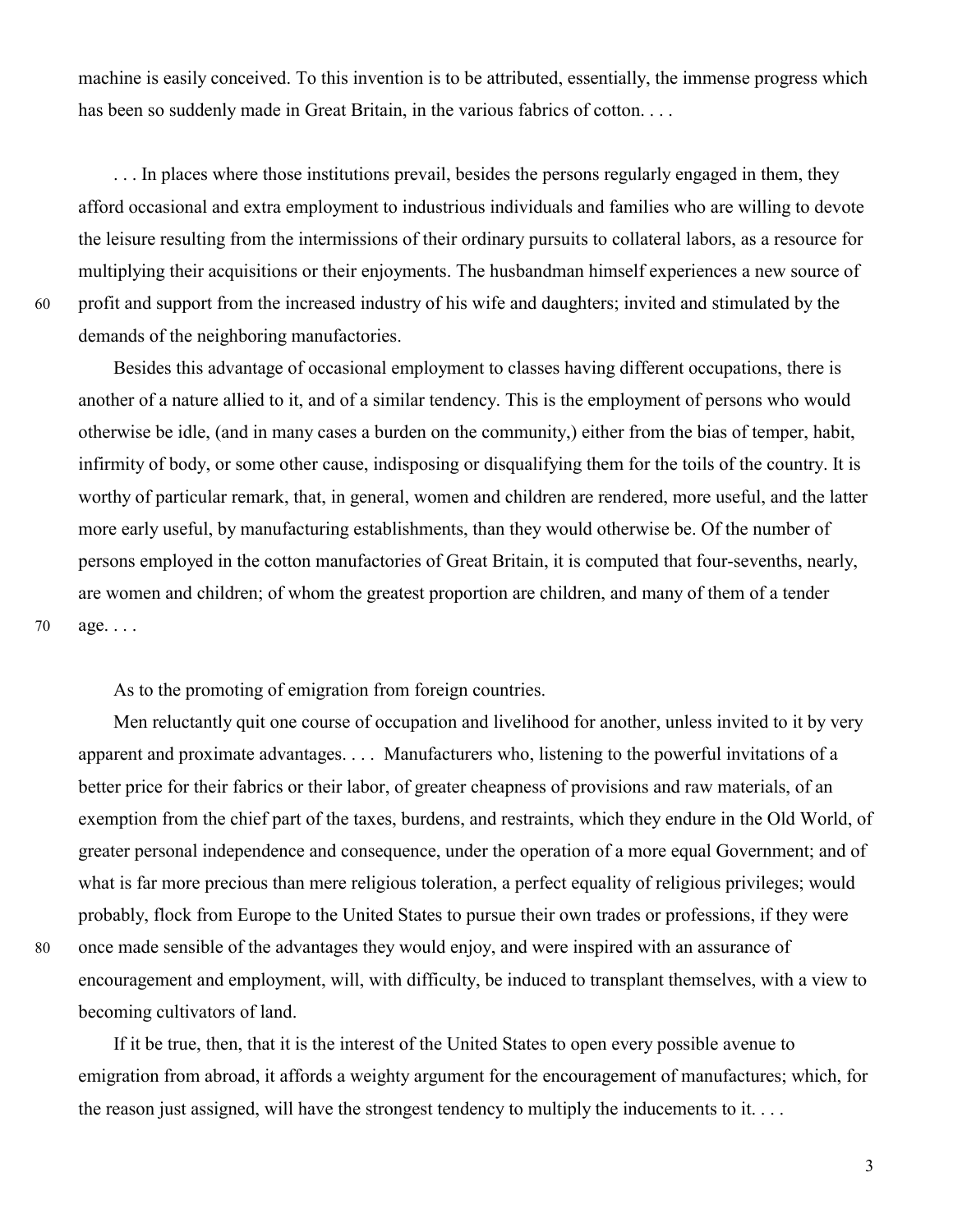. . . It is a just observation, that minds of the strongest and most active powers for their proper objects fall below mediocrity and labor without effect, if confined to uncongenial pursuits. And it is thence to be inferred, that the results of human exertion may be immensely increased by diversifying its objects. When 90 all the different kinds of industry obtain in a community, each individual can find his proper element, and can call into activity the whole vigor of his nature. And the community is benefited by the services of its respective members, in the manner in which each can serve it with most effect.

 If there be any thing in a remark often to be met with, namely: that there is, in the genius of the people of this country, a peculiar aptitude for mechanic improvements, it would operate as a forcible reason for giving opportunities to the exercise of that species of talent, by the propagation of manufactures. . . .

 There seems to be a moral certainty that the trade of a country which is both manufacturing and agricultural will be more lucrative and prosperous than that of a country which is, merely agricultural. 100 One reason for this is found in that general effort of nations (which has been already mentioned) to procure from their own soils the articles of prime necessity requisite to their own consumption and use, and which serves to render their demand for a foreign supply of such articles in a great degree occasional and contingent. Hence, while the necessities of nations exclusively devoted to agriculture for the fabrics of manufacturing States are constant and regular, the wants of the latter for the products of the former are liable to very considerable fluctuations and interruptions. The great inequalities resulting from difference of seasons have been elsewhere remarked. This uniformity of demand on one side, and unsteadiness of it on the other, must necessarily have a tendency to cause the general course of the exchange of commodities between the parties to turn to the disadvantage of the merely agricultural States. . . .

110 . . . Not only the wealth, but the independence and security of a country, appear to be materially connected with the prosperity of manufactures. Every nation, with a view to those great objects, ought to endeavor to possess within itself all the essentials of national supply. These comprise the means of subsistence, habitation, clothing, and defence. . . .

 . . . The extreme embarrassments of the United States during the late war from an incapacity of supplying themselves, are still matter of keen recollection. A future war might be expected again to exemplify the mischiefs and dangers of a situation to which that incapacity is still in too great a degree applicable, unless changed by timely and vigorous exertions. To effect this change, as fast as shall be